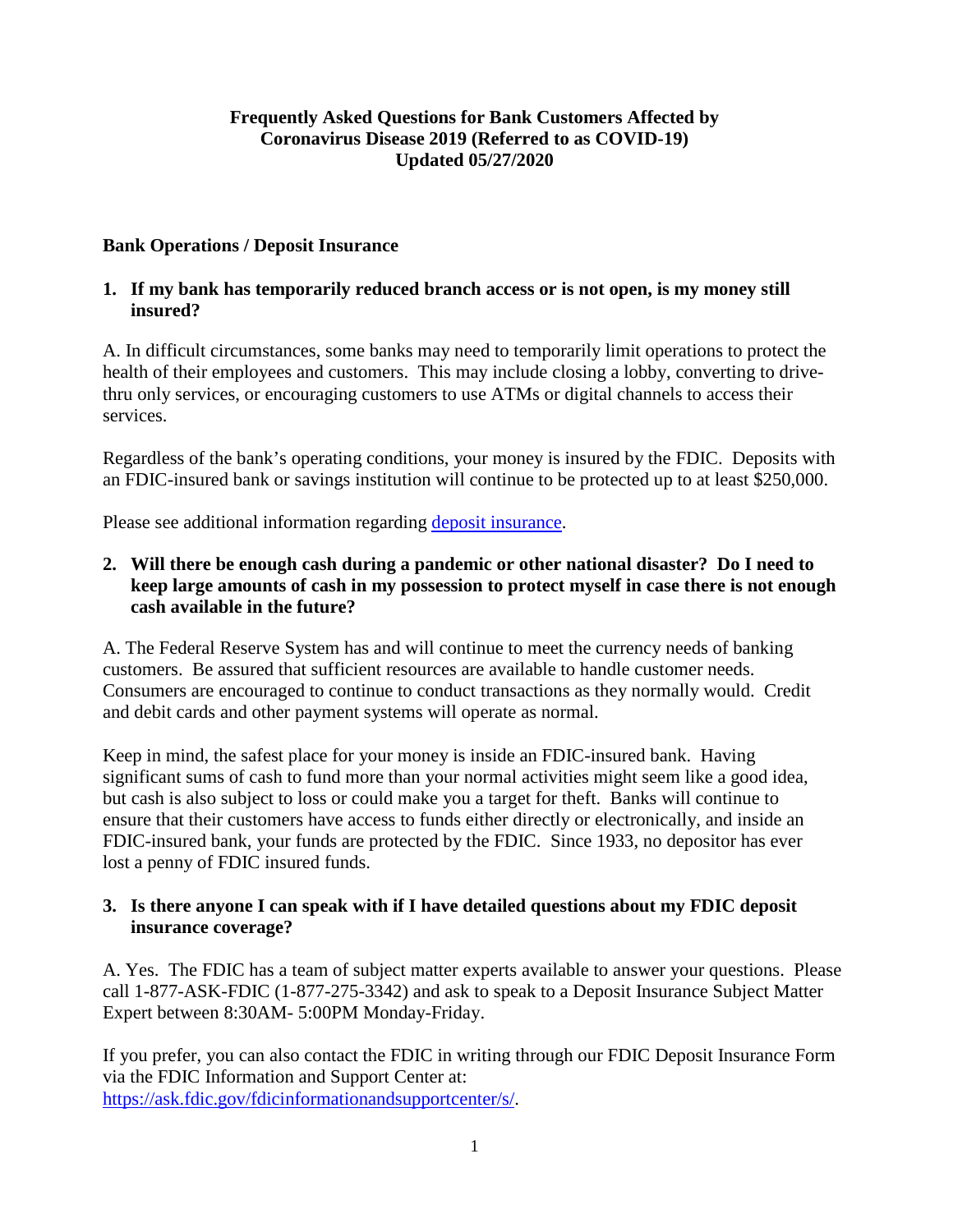#### **4. I have deposits at a bank that I think may exceed the FDIC's deposit insurance limits. What should I do?**

A. At [https://www.fdic.gov/deposit/,](https://www.fdic.gov/deposit/) the FDIC has a number of deposit insurance resources to help you determine your deposit insurance coverage. A key tool for determining deposit insurance coverage is the Electronic Deposit Insurance Estimator (EDIE), which is available at [https://edie.fdic.gov/.](https://edie.fdic.gov/) In addition, the FDIC website has a wide range of other links that can help you determine your deposit insurance coverage.

The FDIC also has a team of subject matter experts available to answer your questions. Please call 1-877-ASK-FDIC (1-877-275-3342) and ask to speak to a Deposit Insurance Subject Matter Expert between 8:30AM- 5:00PM Monday-Friday.

If you prefer, you can also contact the FDIC in writing through our FDIC Deposit Insurance Form via the FDIC Information and Support Center at: [https://ask.fdic.gov/fdicinformationandsupportcenter/s/.](https://ask.fdic.gov/fdicinformationandsupportcenter/s/)

#### **5. Who can I contact for information about banking services?**

A. Customers with questions can contact the FDIC **toll-free at 1-877-ASK-FDIC** or 1-877-275- 3342 or TDD 800-925-4618 for information about accessing banking services or how to reach their bank. This hotline operates from 8:00 a.m. to 8:00 p.m. Eastern Time Monday through Friday and 9:00 a.m. to 5:00 p.m. on Saturday and Sunday. Please note the FDIC does not have access to your specific bank account information. For immediate assistance, you should contact your bank directly. Additional information can be found online at [https://www.fdic.gov/COVID-](https://www.fdic.gov/coronavirus/index.html)[19/index.html.](https://www.fdic.gov/coronavirus/index.html)

## **Economic Impact Payments (New Section 05/01/2020)**

## **6. If I don't already have a bank account to receive an Economic Impact payment and want to set one up, how can I find a bank that can open an account online? (05/01/2020)**

A. Please visit the Federal Deposit Insurance Corporation's (FDIC) [Economic Impact Payments](https://www.fdic.gov/coronavirus/economic-impact-payments/index.html) webpage to locate banks in your area and to view lists of banks offering accounts that can be opened online. Many banks are offering accounts with zero balance opening deposits, low fees and no possibility of overdraft. After opening your bank account, you can provide your banking information to the IRS, so long as it has not already mailed a check to you.

#### **7. I have received an Economic Impact paper check. Is a bank required to cash my check even if I am not a customer? (05/01/2020)**

A: No. As a general matter, a bank is under no legal duty to honor a check even if drawn on the bank itself by an accountholder. However, the FDIC encourages institutions to work with consumers affected by COVID-19. These efforts may include easing restrictions on cashing noncustomer checks.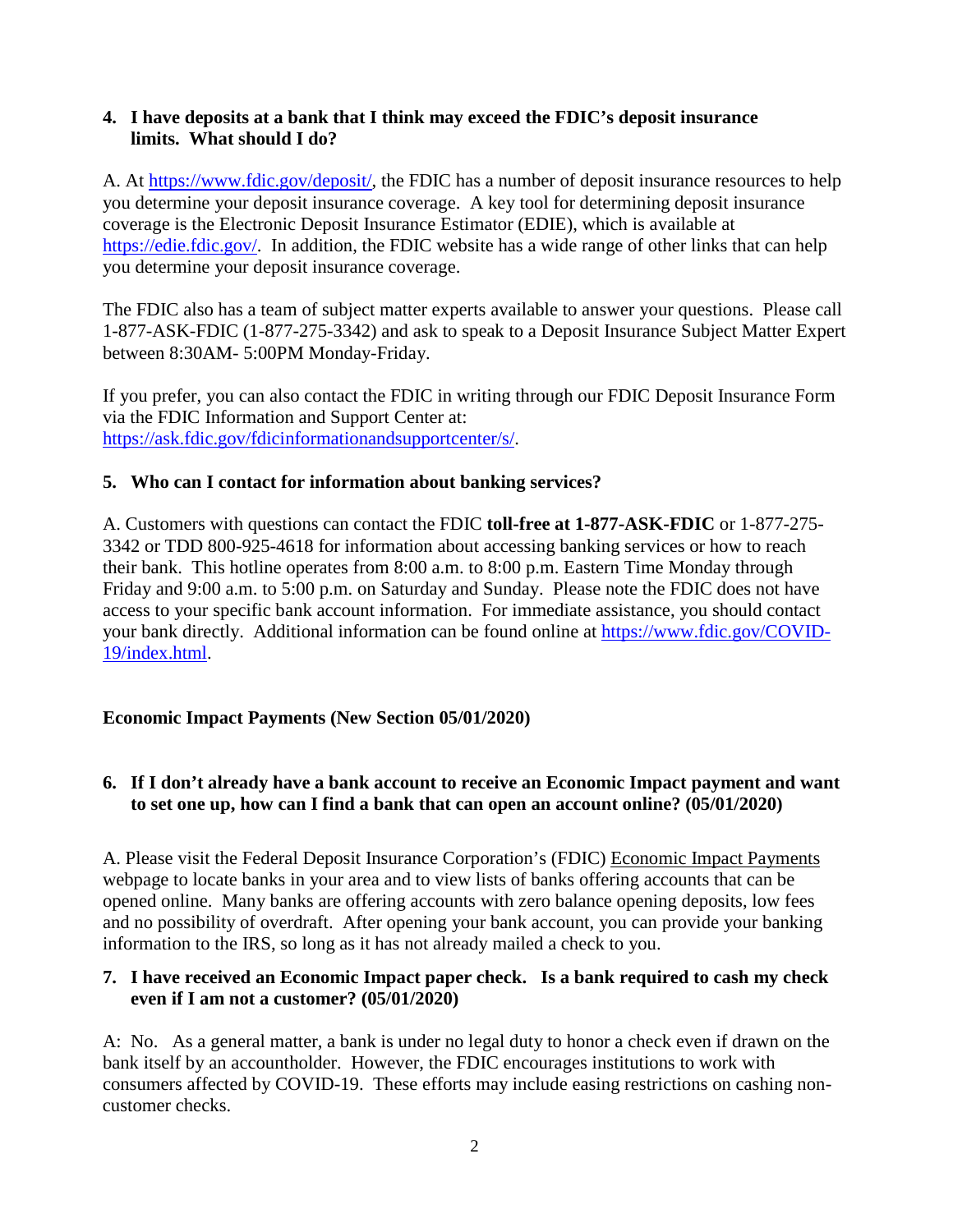## **8. Can my bank take the money I receive from the government because of the Coronavirus to pay off negative overdraft balances in my checking account or loans I am late in paying? (05/01/2020)**

A: Yes. Generally, the bank has the right under state law to take these funds to repay any delinquent loans or negative accounts you have with the bank. This is called the right of "set-off." The FDIC encourages banks to work with consumers affected by COVID-19. These efforts may include waiving certain fees, including overdraft, ATM, late payment, early withdrawal, and other fees. The FDIC suggests that you contact your bank as soon as possible to request that when the Coronavirus-related payments are deposited, the bank will deposit the full amount directly into your checking or savings account and not use the funds to pay delinquent loans or offset negative account balances.

## **9. What can I do if the bank account I used for my tax return has been closed? (05/01/2020)**

A: If your bank account is closed, the bank will reject the deposit and you will be issued your payment via a paper check to the address the IRS has on file for you. If the IRS Get My Payment application indicates your payment has been processed, you cannot change your bank account information.

#### **10. Can my Coronavirus-related payments be garnished? (05/01/2020)**

A: Yes. Once funds are deposited into your account, they can be used to satisfy certain garnishment orders. For example, the payments may be subject to garnishment if you are behind on child support. Some state and local jurisdictions have temporarily suspended enforcement of garnishment orders.

COVID-19 related developments continue to evolve. We recommend that you monitor the [IRS](https://www.irs.gov/coronavirus/economic-impact-payments)  [Economic Impact Payment](https://www.irs.gov/coronavirus/economic-impact-payments) website in the event they issue any new information addressing garnishment protections regarding economic impact payments.

#### **11. I have received an Economic Impact payment for my spouse who is deceased. What should I do? (05/01/2020)**

A. Contact the U.S. Department of Treasury to determine if the check needs to be returned or reissued in the name of a decedent's estate. You may also want to contact a qualified lawyer for legal advice.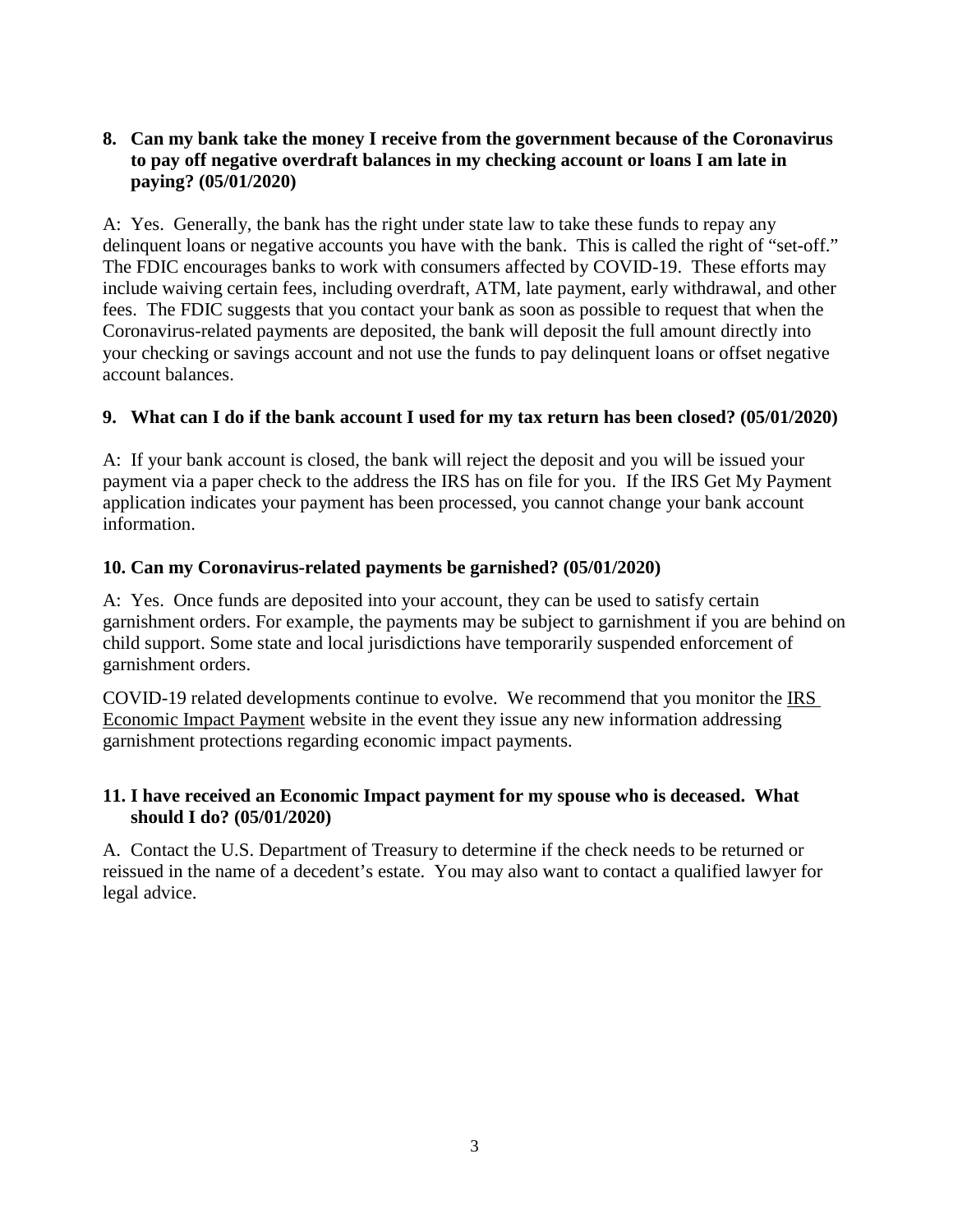#### **Access to Money**

## **12. I've relocated due to COVID-19, will local banks cash my checks if I'm not a customer of that bank?**

A. The FDIC is encouraging banks to consider easing restrictions on cashing out-of-state and non-customer checks. Ask the new bank you are dealing with to call your bank to determine your account balance and to consider allowing you to complete your transactions with them, as a non-customer of that institution. However, you may want to consider opening a new banking account in the area in which you have relocated. Opening a deposit account at a financial institution does not affect a consumer's credit report.

### **13. I'm concerned about ATM fees increasing as I don't have access to my bank's ATM network but need cash due to COVID-19 related issues. Who do I contact regarding this concern?**

A. Please contact your bank and explain your situation. The FDIC is encouraging depository institutions to consider waiving these fees for customers and non-customers impacted by the COVID-19.

## **14. I need to withdraw money from my certificate of deposit to help pay for unexpected expenses as a result of COVID-19. Will my bank let me withdraw my money without penalty?**

A. The FDIC is encouraging banks to consider waiving certain fees to assist customers affected by COVID-19 related developments due to temporary business closures, slowdowns, or sickness. These fees include early withdrawal penalties on time deposits and overdraft fees on checking accounts. You should contact your bank directly to confirm their current policy regarding fees on early withdrawals in connection with any planned withdrawal of funds from a time deposit account.

## **15. Our community is being encouraged to use social distancing to help stop the spread of COVID-19. My bank is restricting lobby access to branching facilities and I need to go to my bank to get cash and conduct transactions. What should I do?**

A. Contact your bank's customer support line to ask for assistance in meeting your banking needs. Banks may be offering expanded services through the use of drive-up teller windows, or providing assistance at ATMs located outside of the branch office. Bank employees may also help you set up or use online banking, or the bank's mobile app and digital channels, to complete transactions such as depositing a check to your bank account or paying bills. In addition, you may want to consider signing up for direct deposit so that a paycheck or public benefits payment goes directly into your account at the financial institution.

## **16. I can't reach my bank by phone or internet. What should I do?**

A. Some bank branches heavily impacted by COVID-19 may have limited personnel in place to respond to calls and some may need to temporarily close to protect their employees. You can use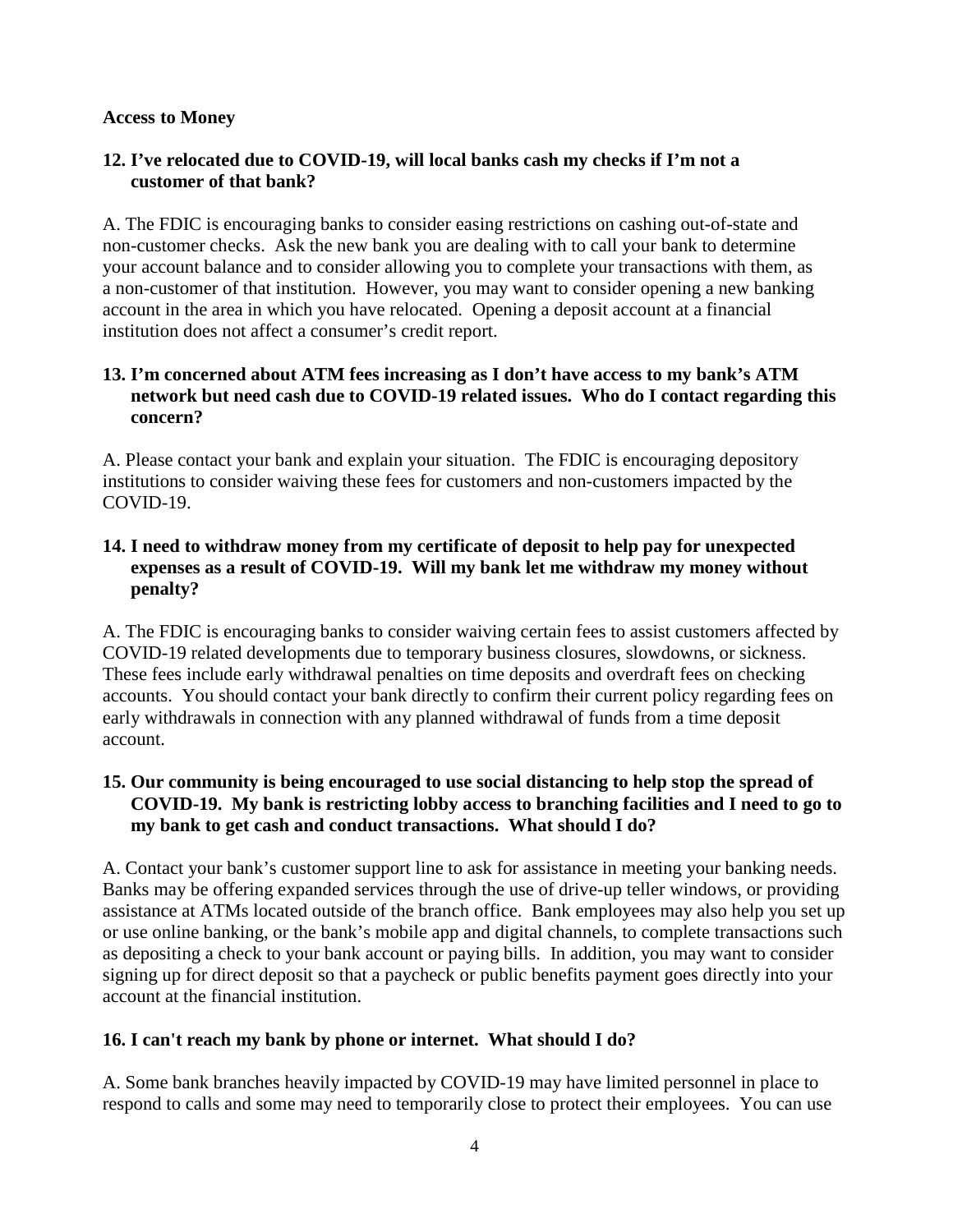the FDIC's [BankFind](https://research2.fdic.gov/bankfind/) to obtain a bank's contact information, and you can contact the FDIC if you have questions at 1-877-ASK-FDIC (1-877-275-3342).

## **17. I would like to send money to a relative or friend affected by COVID-19. How do I wire money to or from an institution?**

A. Here are some steps for wiring money to or from an institution:

- Find a bank's telephone number, email address, and physical address on the FDIC's [BankFind.](https://research2.fdic.gov/bankfind/)
- Contact the institution to which you want to send or retrieve money and determine if the bank can accept or send wire transfers.
- Provide the following information:
	- o Either your account number or the account number of the individual who will receive the money (in the middle of the check or deposit slip) and the bank routing number (in the lower left hand corner of your check or deposit slip). If you cannot find a bank's routing number, it may be listed on the bank's web page.
	- o The address of the bank to which you are wiring money.
- If you are transferring the funds over the internet, ask the institution to fax or email you a confirmation so you know the person receives the money.

You should understand the identification verification process at the receiving institution. Some institutions will accept incoming wires for non-customers but will require proof of your identity before they release the funds. Ensure you have the identification required or explain up front what you have and ask the bank if that is acceptable. Also, determine up front whether there are any fees associated with wiring funds.

## **18. How can I protect against fraud or scams?**

A. Protect your personal and financial information. Understand that some people may take advantage of COVID-19 by using fraudulent websites, phone calls, emails, and text messages claiming to offer "help" but may be trying to trick people into providing Social Security numbers, bank account numbers, and other valuable details. Do not divulge your bank or credit card numbers or other personal information over the phone unless you initiated the conversation with the other party and you know that it is a reputable organization. In addition, you should be cautious about online solicitations. Be on guard against imposters who contact you claiming to be government employees or volunteers and who ask for personal financial information or money. Reject offers to cash a check for someone in exchange for a fee, even if the bank makes the funds available to you right away, as it may later turn out that the check was fraudulent.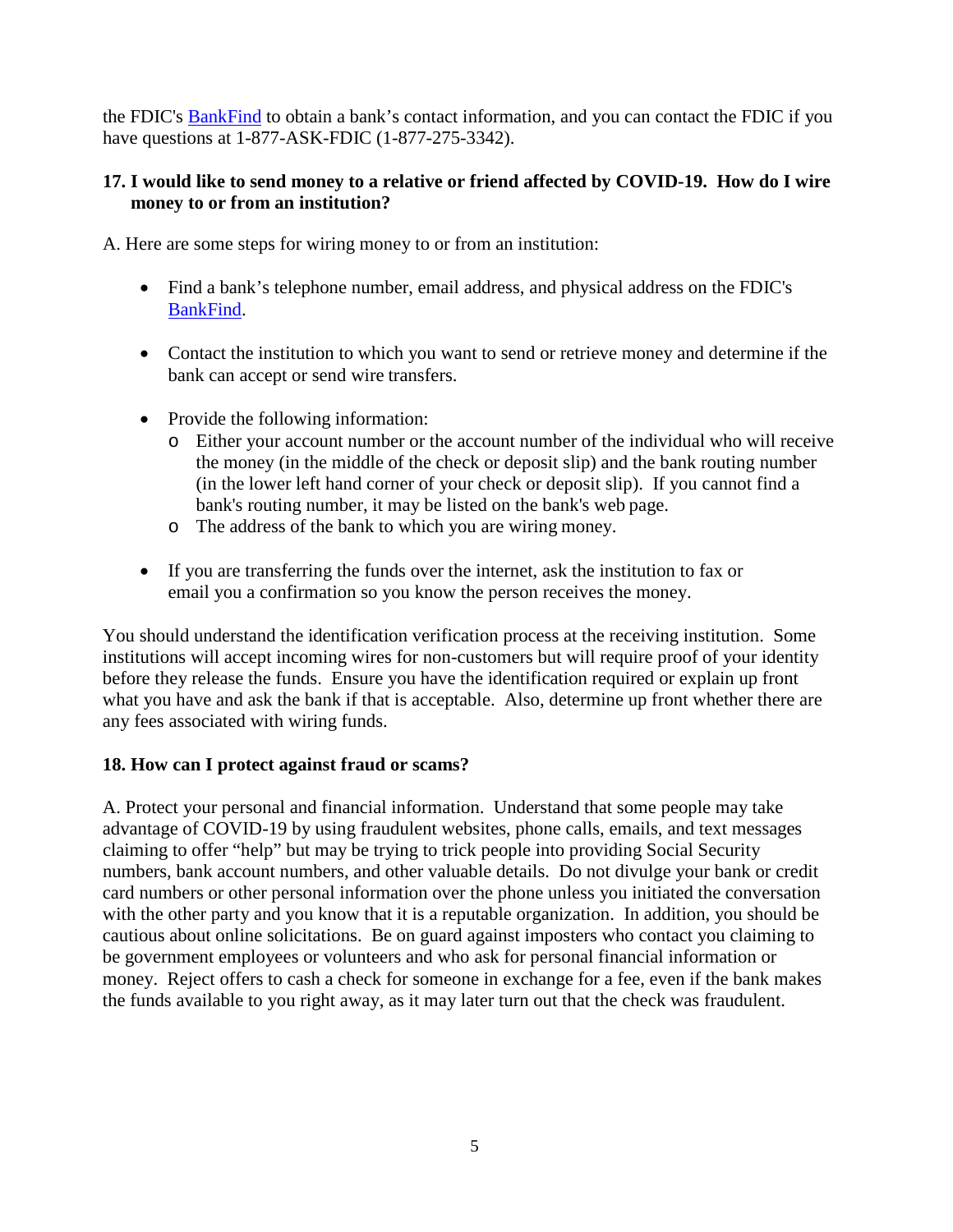## **19. I didn't receive my direct deposit. What should I do?**

A. Contact your employer to ensure that payroll operations are functioning as normal and to verify that funds were sent to the correct account, and when they are scheduled to be deposited into your account.

## **Credit Topics**

### **20. I am no longer working due to COVID-19 and don't have the income to live on and meet my payments. If I miss some loan payments, how will this affect my credit? Will I be charged late fees?**

A. The FDIC is encouraging banks to be understanding during this time and work with customers seriously affected by COVID-19 related developments, including temporary business closures, slowdowns, or sickness. In certain situations, the FDIC is encouraging banks to allow customers to skip loan payments with no adverse consequences for the borrower, extend loan terms, and restructure loans. However, before skipping payments or otherwise operating in a manner that differs from the terms of a loan, contact your bank to determine its flexibility during this time.

- Immediately contact your creditors if you do not think you can pay your bills or make credit card or loan payments on time. Paying your debts late or not at all can result in penalties, interest charges, and damage to your credit score. Your creditors should be able to work with you on a solution, but it is important to contact them as soon as possible and explain your situation.
- If you have additional concerns or a complaint with a business such as a financial institution or an insurance company, be proactive. First, contact the firm directly. If that does not produce the desired results, you may contact the appropriate federal or state regulatory agency for help or guidance.

## **21. I am using my credit card to fund unexpected living expenses. What if I go over my credit limit?**

A. The FDIC has encouraged banks to consider increasing credit card limits for creditworthy borrowers.The FDIC is also encouraging banks to consider waiving late payment fees on credit cards and other loans. Contact your bank to see whether and how they can help you meet your financial needs.

## **Identity Theft / Verification**

#### **22. What steps can I take to prevent identity theft and what can I do if someone steals my identity?**

A. If you feel ID theft is a concern, or have reason to believe you may be a victim of ID theft, you may place a "fraud alert" on your credit file, by contacting the fraud department at one of the three major credit bureaus for which contact information appears below: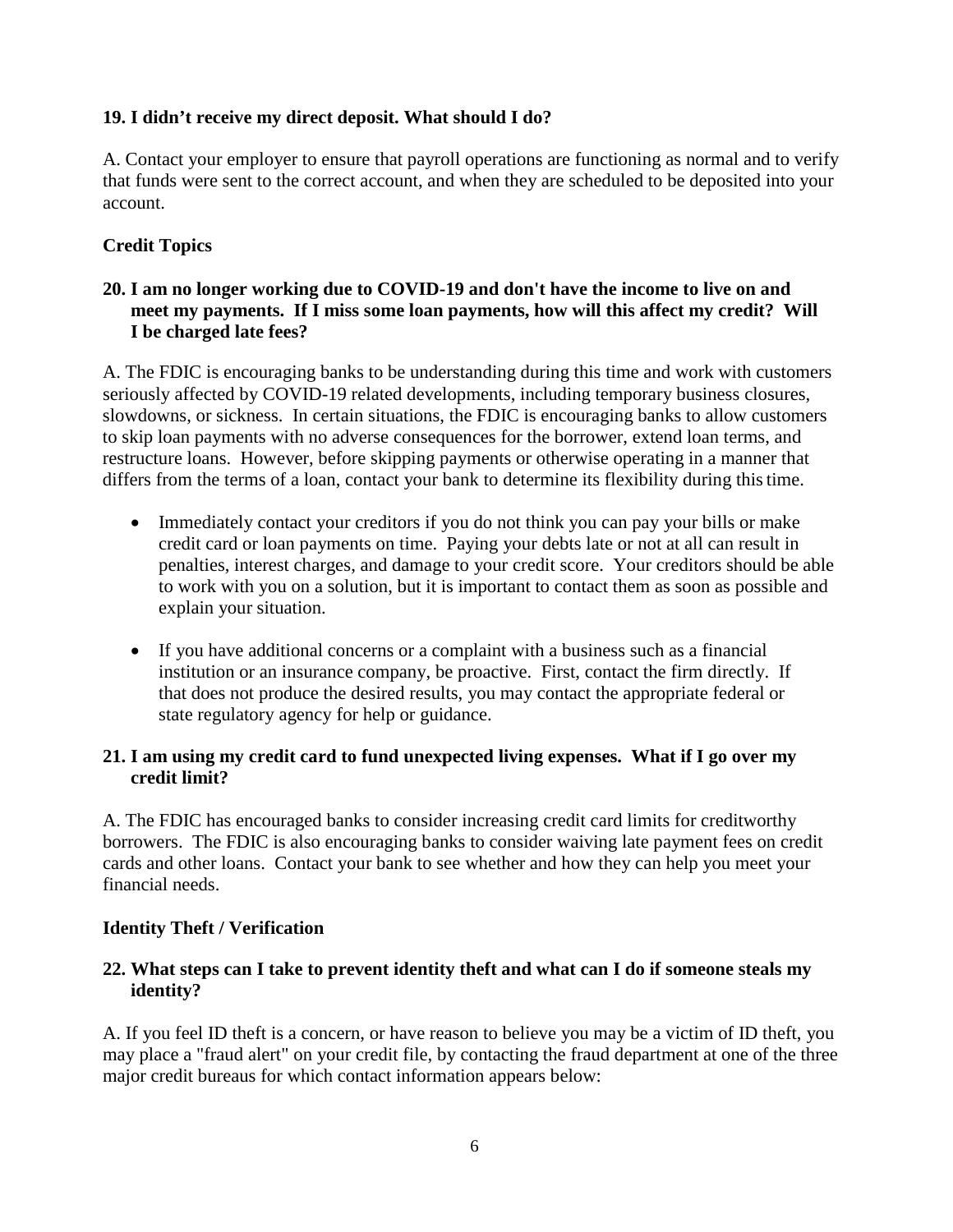- Equifax:  $1-800-525-6285$ ; [www.equifax.com/;](http://www.equifax.com/) P.O. Box 740241, Atlanta, GA 30374- 0241
- Experian: 1-888-EXPERIAN or 1-888-397-3742; [www.experian.com/;](http://www.experian.com/) P.O. Box 9554, Allen, TX 75013
- TransUnion: 1-888-909-8872; [www.transunion.com/;](http://www.transunion.com/) Fraud Victim Assistance Department, P.O. Box 2000, Chester, PA 19016

You only need to notify one credit bureau. The one that processes your fraud alert will notify the other two. Those two then must place fraud alerts in your file.

Placing a "fraud alert" on your credit file can help prevent a thief from opening new accounts or making changes to your existing accounts. **Be aware, however, that placing an alert on your credit file also may prevent you from opening an account unless the bank can contact you and positively confirm your identity and that you are applying for credit.**

In addition, people who think their personal information has been misused should contact the local police. They also can contact and file a complaint with the Federal Trade Commission by phone at 877-IDTHEFT or 1-877-438-4338 or TDD 1-866-653-4261 or on the Internet at [www.identitytheft.gov/.](https://www.identitytheft.gov/)

As always, protect your Social Security number, bank account and credit card numbers, and other personal information, especially in response to unsolicited requests from strangers. Fraudsters may try to trick you into divulging personal information, or they may steal sensitive mail or documents from homes and offices.

## **23. I do not have access to my personal IDs or financial records due to an unexpected quarantine caused by COVID-19. How do I rebuild my financial records?**

A. These tips will help you begin to re-establish your financial records. You should call the bank office first if you are trying to conduct business in person to make sure they have not temporarily closed or restricted lobby access due to COVID-19.

• **Replace your driver's license or state identification (ID) card.**

A driver's license and a state ID card for non-drivers are the most commonly used IDs for proof of identity. These documents should be replaced as soon as possible. Contact the Department of Motor Vehicles in the appropriate state.

# • **Replace your Social Security card.**

The Social Security Administration's (SSA) card replacement process requires another form of identification, such as a driver's license. For more information, call 1-800-772 1213 (TTY 1-800-325-0778) or go to [www.SSA.gov](https://www.ssa.gov/) and click on "Get Or Replace A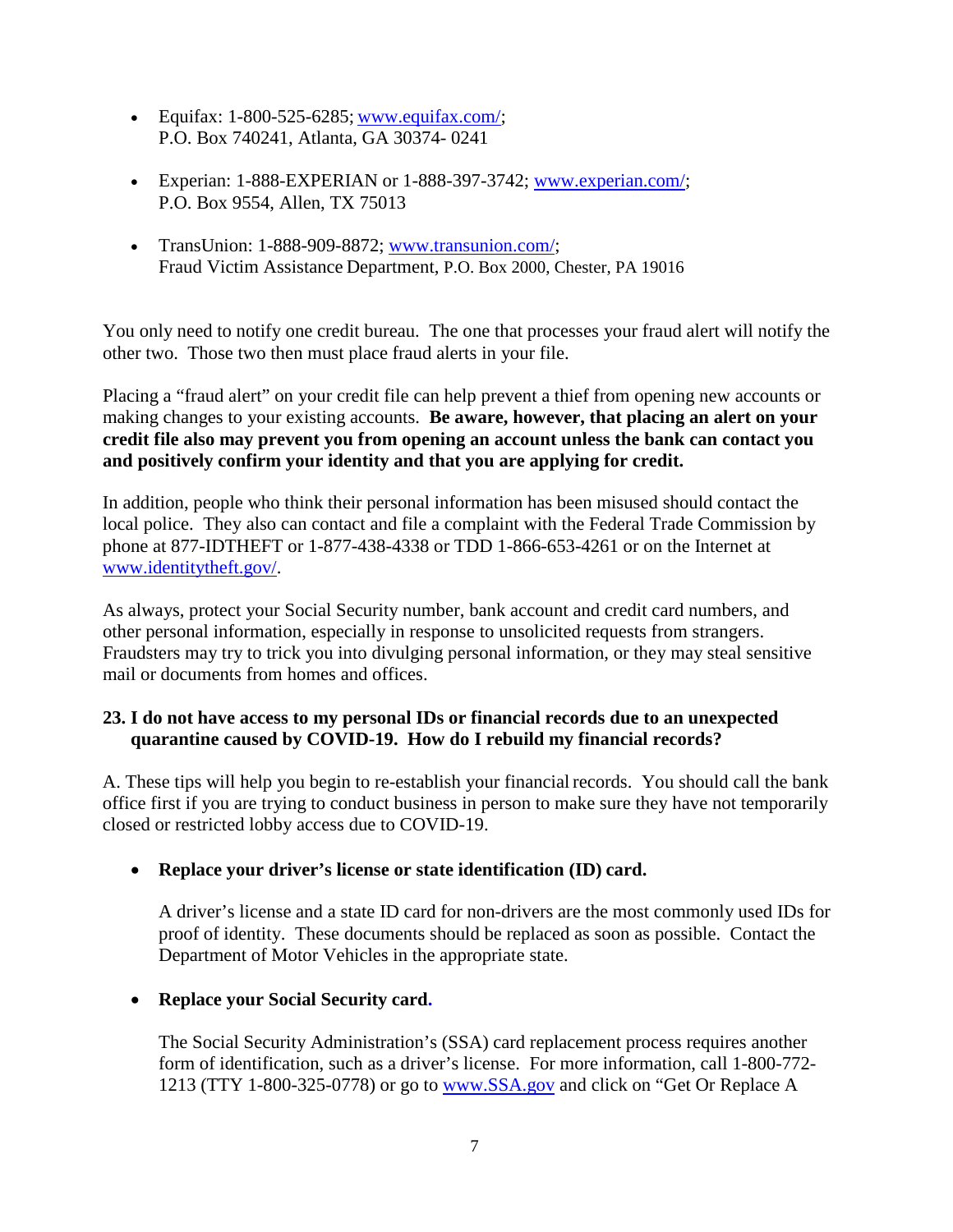Social Security Card." The website also provides information about Social Security benefit payments at [www.socialsecurity.gov/emergency.](https://www.socialsecurity.gov/emergency)

## • **Consider replacing other documents that may serve as proof of identity, such as**:

- Passport
- Employer ID card
- Marriage or divorce record • Adoption record
- School ID card
- Military ID card
- Health insurance card (not a Medicare card)
- Life insurance policy

## • **Replace your credit cards, debit cards, and checks and inquire about your safe deposit box.**

Contact your financial institution. You can call the FDIC's toll-free number 1-877-ASK-FDIC (1-877-275-3342) for bank contact information. Once connected, your financial institution should explain the process for replacing your cards, checks, and financial records. If you kept documents in your bank's safe deposit box, you may want to inquire to the institution about how you can access your box.

For credit cards, if you are unsure of which financial institution issued your card, contact information for the four major credit card companies appears below:

American Express – 1-800-528-4800 or TDD 1-800-221-9950 [www.americanexpress.com/us/content/fraud-protection](https://www.americanexpress.com/us/content/fraud-protection-center/what-you-can-do.html)[center/what-you-can-do.html](https://www.americanexpress.com/us/content/fraud-protection-center/what-you-can-do.html)

Discover – 1-800-DISCOVER (1-800-347-2683) or TDD 1-800-347-7449 [www.discover.com/credit-cards/help-center/faqs/fraud.html](https://www.discover.com/credit-cards/help-center/faqs/fraud.html)

MasterCard – 1-800-627-8372 [www.mastercard.us/en-us/consumers/get-support.html](https://www.mastercard.us/en-us/consumers/get-support.html)

Visa – 1-800-VISA-911 (1-800-847-2911) <https://usa.visa.com/support.html/>

If you do not remember the credit cards you have, you can obtain your credit report from one of the three major credit bureaus (Equifax at 1-800-525-6285, Experian at 1-888-397-3742, or TransUnion at 1-800-680-7289). Your credit report should list all credit cards in your name and a copy of this information may be provided to you at no cost under a new federal law. For details, contact a central service set up by the credit bureaus at 1-877-322-8228 or go to [www.annualcreditreport.com/index.action.](https://www.annualcreditreport.com/)

# **24. There are unauthorized charges on my credit card. What should I do?**

A. You should contact the bank at the address your credit card specifies (or through an alternative mechanism provided by the bank) and provide information regarding the disputed transactions no